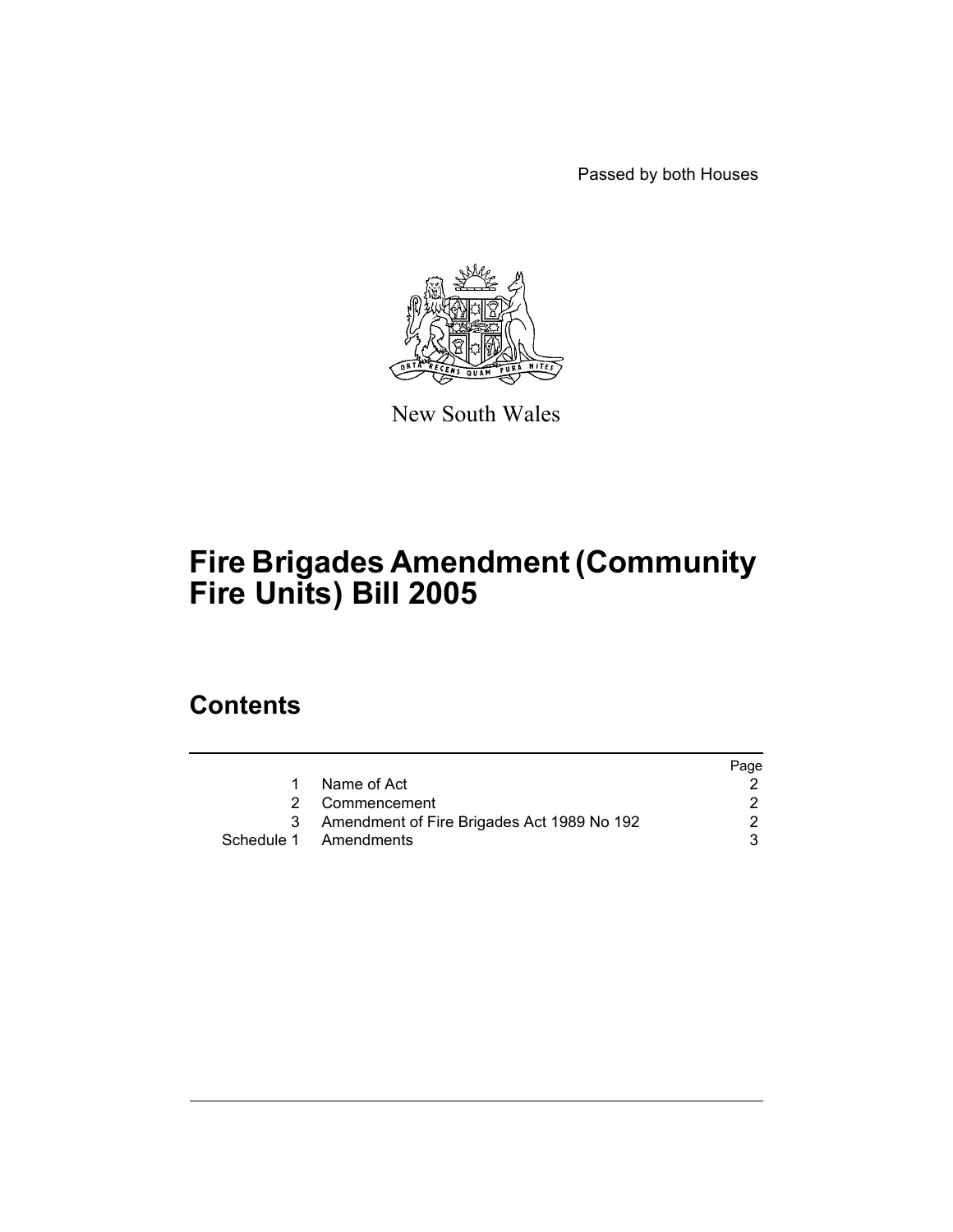*I certify that this PUBLIC BILL, which originated in the LEGISLATIVE ASSEMBLY, has finally passed the LEGISLATIVE COUNCIL and the LEGISLATIVE ASSEMBLY of NEW SOUTH WALES.*

> *Clerk of the Legislative Assembly. Legislative Assembly, Sydney, , 2005*



New South Wales

## **Fire Brigades Amendment (Community Fire Units) Bill 2005**

Act No , 2005

An Act to amend the *Fire Brigades Act 1989* to provide a legislative framework for the establishment and operation of community fire units; and for other purposes.

*I have examined this Bill, and find it to correspond in all respects with the Bill as finally passed by both Houses.*

*Chairman of Committees of the Legislative Assembly.*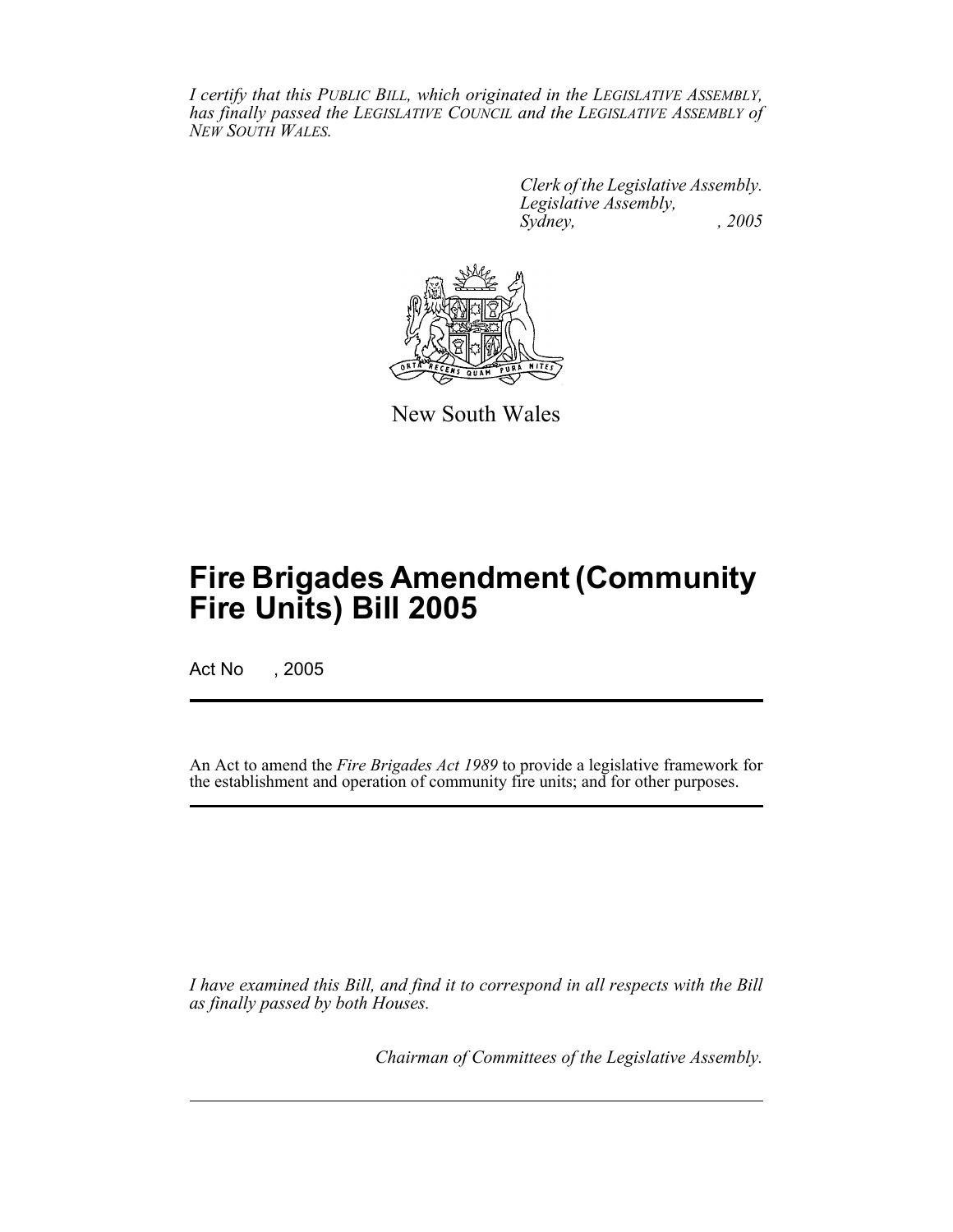#### **The Legislature of New South Wales enacts:**

#### **1 Name of Act**

This Act is the *Fire Brigades Amendment (Community Fire Units) Act 2005*.

#### **2 Commencement**

This Act commences on the date of assent to this Act.

#### **3 Amendment of Fire Brigades Act 1989 No 192**

The *Fire Brigades Act 1989* is amended as set out in Schedule 1.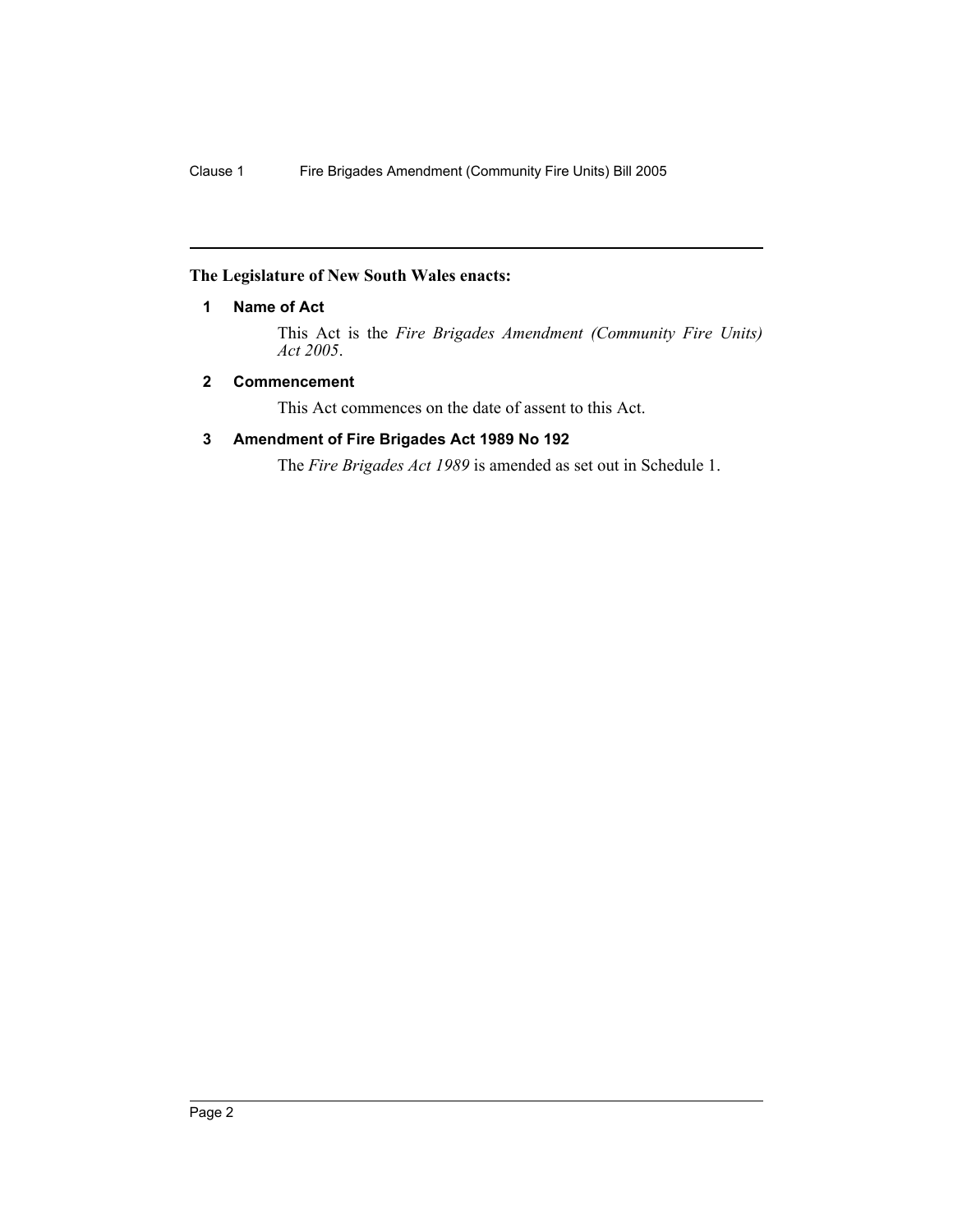Amendments **Amendments** Schedule 1

### **Schedule 1 Amendments**

(Section 3)

#### **[1] Section 3 Definitions**

Insert in alphabetical order in section 3 (1):

*community fire unit* means a community fire unit established under section 74B.

#### **[2] Section 3 (3)**

Insert after section 3 (2):

(3) Notes included in this Act (Schedule 1 excepted) do not form part of this Act.

#### **[3] Section 38 Certain damage to be covered by insurance**

Omit "or any member of a fire brigade (including an interstate fire brigade within the meaning of section 26)" from section  $38(1)$ .

Insert instead ", any member of a fire brigade (including an interstate fire brigade within the meaning of section 26) or any member of a community fire unit".

#### **[4] Part 6, Division 2A**

Insert after Division 2:

### **Division 2A Community fire units**

#### **74A Definitions**

In this Division:

*bush fire* has the same meaning as in the *Rural Fires Act 1997*.

*bush fire danger period* has the same meaning as in the *Rural Fires Act 1997*.

*fire fighter* means a member of a fire brigade appointed under this Act or a volunteer rural fire fighter as defined in section  $8(3)$ of the *Rural Fires Act 1997*.

#### **74B Establishment of community fire units**

- (1) The Commissioner may establish a community fire unit for any geographical area within a fire district.
- (2) The Commissioner is to determine the geographical area for which a community fire unit is established.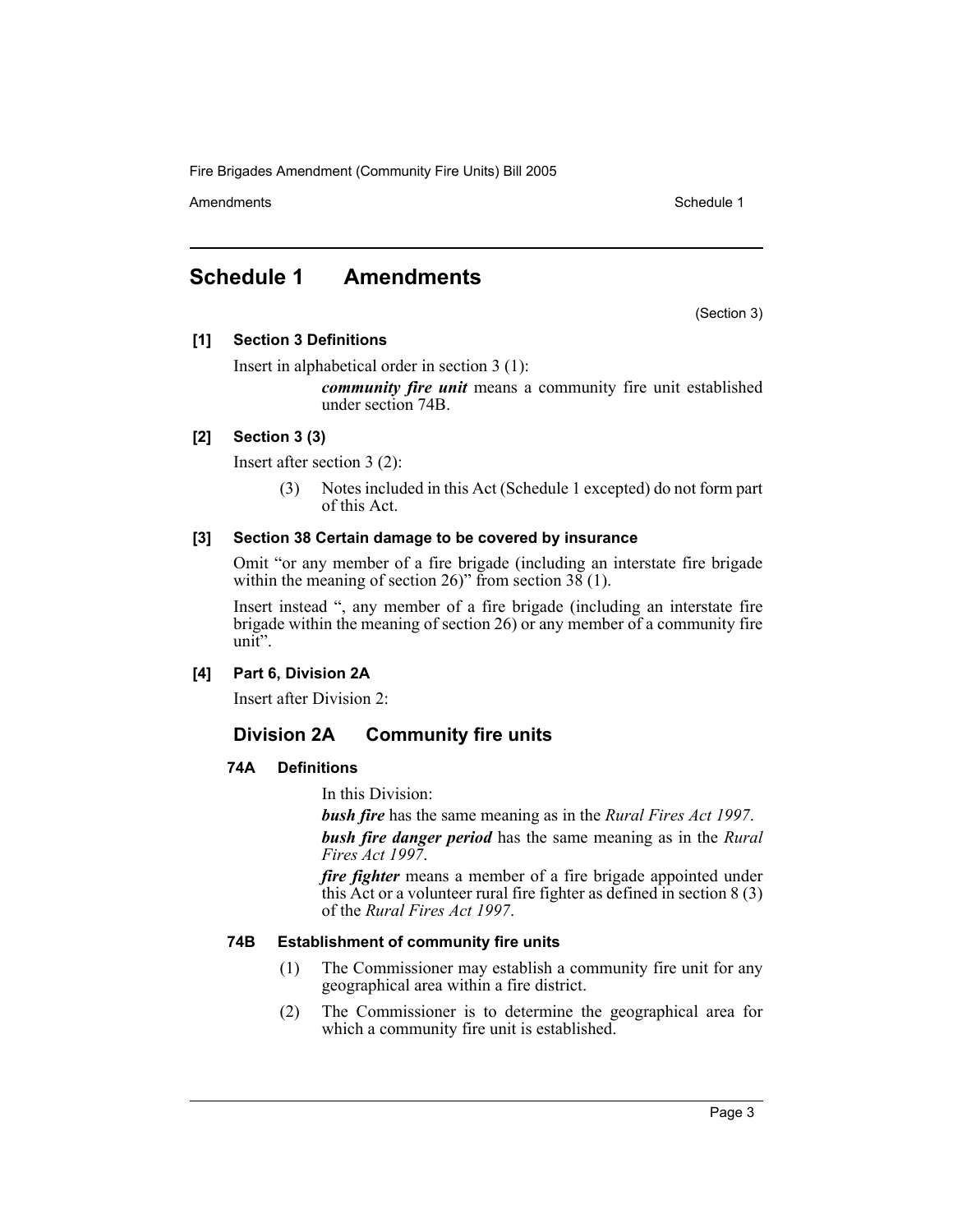Schedule 1 Amendments

- (3) A community fire unit is to consist of such persons as the Commissioner appoints as members of the community fire unit under this Division.
- (4) The Commissioner may at any time disband a community fire unit.

#### **74C Objects and functions of community fire units**

- (1) The objects of a community fire unit are to assist with the defensive protection of homes during bush fires and to carry out other fire protection work under the direction of the Commissioner.
- (2) The functions of a community fire unit are as follows:
	- (a) to undertake fire prevention work by encouraging the preparation of properties in advance of the bush fire danger period and assisting with hazard reduction work such as clearing and pile burning,
	- (b) to assist fire fighters during a bush fire, particularly through the defensive protection of homes from spot fires and ember attacks before fire fighters arrive or while fire fighters are working at the main fire fronts,
	- (c) to assist with recovery operations after a bush fire such as bushland regeneration and removal of debris that could pose a future bush fire hazard,
	- (d) to educate members of the community in relation to fire safety and the prevention of bush fires.
- (3) The functions of a community fire unit may be exercised only in the geographical area for which the unit is established.
- (4) The functions of a community fire unit may be exercised by any member of the community fire unit.
- (5) A member of a community fire unit is, in the exercise of his or her functions as a member of a community fire unit:
	- (a) subject to the direction and control of the Commissioner, and
	- (b) subject to the operational guidelines of the Commissioner.

#### **74D Appointment of members**

(1) The Commissioner may, by instrument in writing, appoint any person as a member of a community fire unit. **Note.** Members are generally volunteers who reside in a bushland area for which a community fire unit is established.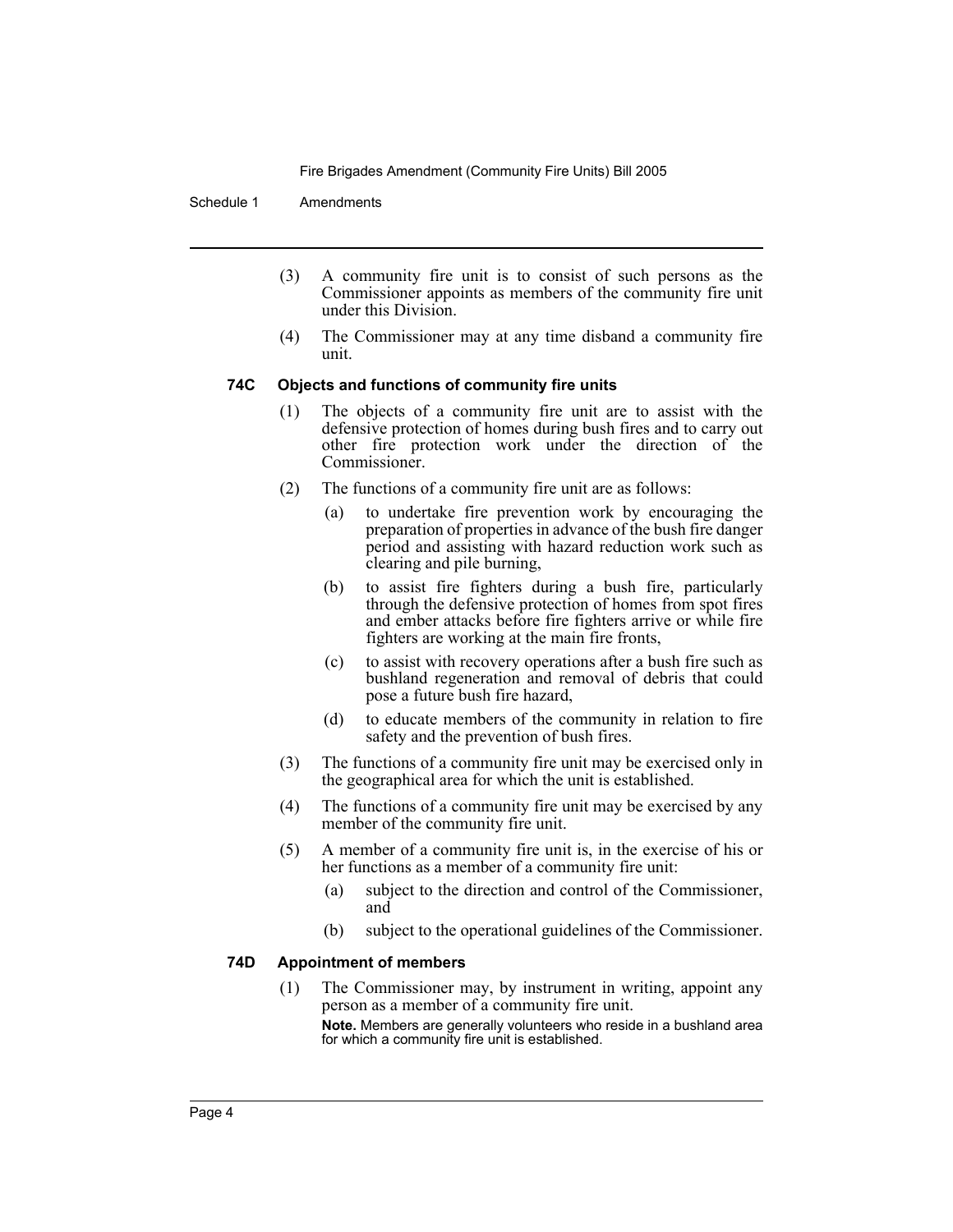Amendments **Schedule 1** and the set of the set of the set of the set of the set of the set of the set of the set of the set of the set of the set of the set of the set of the set of the set of the set of the set of the set

(2) The Commissioner may terminate the appointment of a member of a community fire unit at any time in accordance with guidelines established by the Commissioner.

#### **74E Training and equipment for community fire units**

The Commissioner is to provide each community fire unit with such training and equipment as the Commissioner considers necessary to enable the community fire unit to exercise its functions.

#### **[5] Section 78 Protection from liability**

Insert ", or omitted to be done," after "done" wherever occurring.

#### **[6] Section 78**

Insert ", any member of a community fire unit" after "fire brigade".

#### **[7] Schedule 4 Savings and transitional provisions**

Insert at the end of clause 2 (1):

the *Fire Brigades Amendment (Community Fire Units) Act 2005*

#### **[8] Schedule 4, Part 8**

Insert after Part 7:

#### **Part 8 Provisions relating to the Fire Brigades Amendment (Community Fire Units) Act 2005**

#### **28 Definition**

In this Part:

*amending Act* means the *Fire Brigades Amendment (Community Fire Units) Act 2005*.

#### **29 Existing community fire units**

(1) A community fire unit established by the Commissioner before the commencement of the amending Act and not disbanded before that commencement is taken, on that commencement, to have been established under section 74B as inserted by the amending Act.